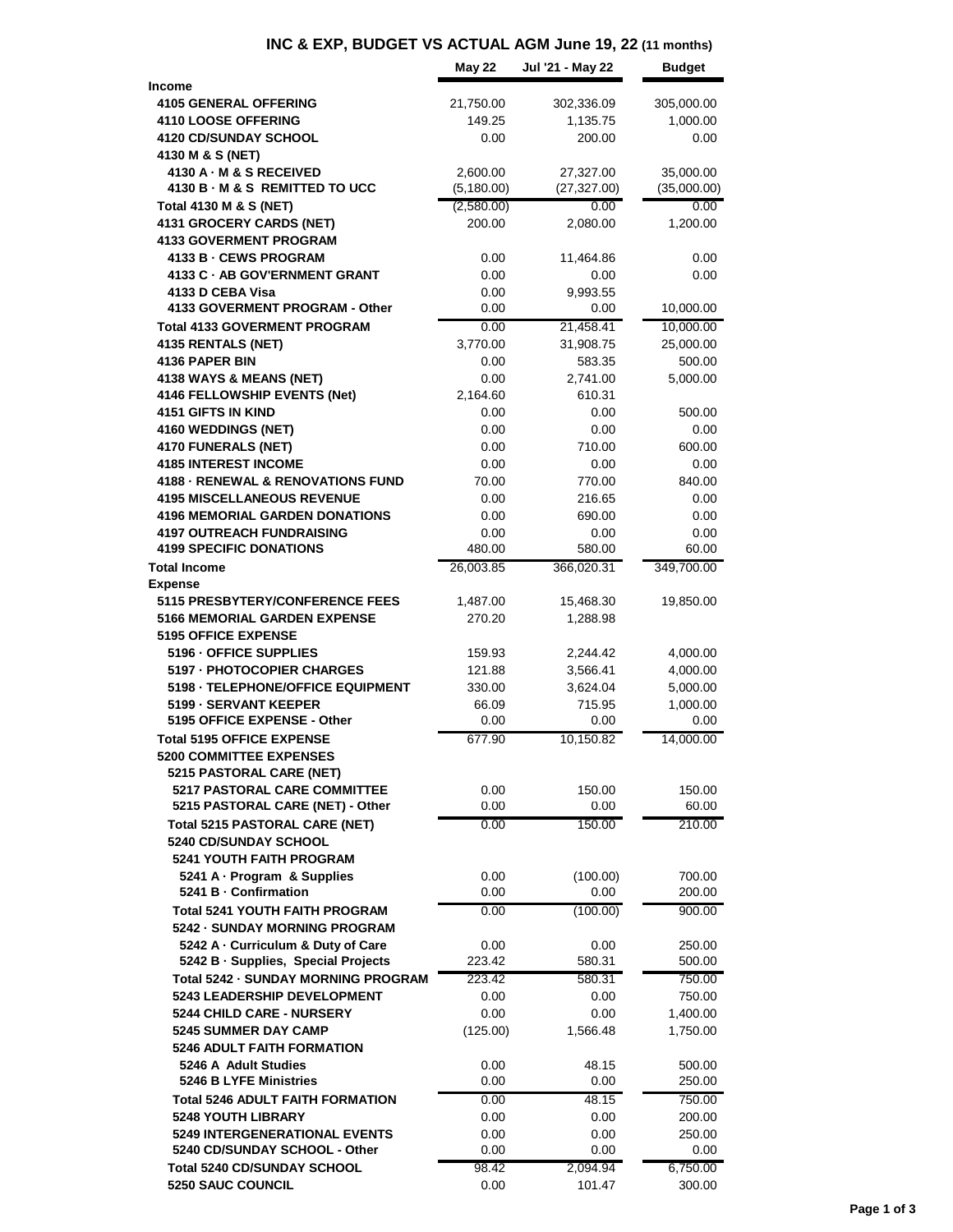## **INC & EXP, BUDGET VS ACTUAL AGM June 19, 22 (11 months)**

|                                                                      | <b>May 22</b>     | Jul '21 - May 22     | <b>Budget</b>          |
|----------------------------------------------------------------------|-------------------|----------------------|------------------------|
| 5255 AFFIRM                                                          | 50.00             | 150.00               | 400.00                 |
| <b>5256 LIVING IN RIGHT RELATIONS</b><br>5260 WORSHIP                | 0.00              | 350.00               | 400.00                 |
| 5261 WORSHIP                                                         |                   |                      |                        |
| 5261 A - WORSHIP - ADVERTISING                                       | 277.46            | 1,670.01             | 1,450.00               |
| 5261 B - POWER POINT, GRAPEVINE NET                                  | 0.00              | 0.00                 | 1,400.00               |
| 5261 C - AV TECHNICIAN                                               | 100.00            | 100.00               | 2,800.00               |
| <b>Total 5261 WORSHIP</b>                                            | 377.46            | 1,770.01             | 5,650.00               |
| <b>5262 PIANO/ORGAN REPAIRS</b>                                      | 0.00              | 153.75               | 600.00                 |
| <b>5263 SPECIAL MUSICIANS</b>                                        | 0.00              | 125.00               | 500.00                 |
| <b>5264 SUBSCRIPTIONS</b><br>5260 WORSHIP - Other                    | 0.00<br>0.00      | 1,411.62<br>0.00     | 2,410.00<br>0.00       |
| <b>Total 5260 WORSHIP</b>                                            | 377.46            | 3,460.38             | 9,160.00               |
| <b>5265 MUSIC MINISTRY</b>                                           |                   |                      |                        |
| <b>5267 SENIOR CHOIR</b>                                             | 0.00              | 0.00                 | 200.00                 |
| <b>5268 HANDBELL CHOIR</b>                                           | 0.00              | 125.00               | 200.00                 |
| 5265 MUSIC MINISTRY - Other                                          | 0.00              | 485.00               |                        |
| <b>Total 5265 MUSIC MINISTRY</b>                                     | 0.00              | 610.00               | 400.00                 |
| 5270 FINANCE/AUDIT<br>5273 ADP FEES                                  | 28.70             |                      |                        |
| <b>5275 BANK SERVICE CHARGES</b>                                     | 56.41             | 327.03<br>738.79     | 300.00<br>760.00       |
| <b>5276 PAR MONTHLY COST</b>                                         | 45.00             | 495.00               | 540.00                 |
| <b>5277 BANK OVERDRAFT</b>                                           | 0.00              | 21.32                |                        |
| <b>Total 5270 FINANCE/AUDIT</b>                                      | 130.11            | 1,582.14             | 1,600.00               |
| <b>Total 5200 COMMITTEE EXPENSES</b>                                 | 655.99            | 8,498.93             | 19,220.00              |
| <b>5295 LOAN PAYMENTS</b>                                            |                   |                      |                        |
| <b>5297 LOAN INTEREST</b>                                            | 11.92             | 238.38               | 600.00                 |
| <b>Total 5295 LOAN PAYMENTS</b><br><b>5300 PROPERTY EXPENSE</b>      | 11.92             | 238.38               | 600.00                 |
| 5370 JANITORIAL SUPPLIES                                             | 0.00              | 367.63               | 800.00                 |
| <b>5371 BUILDING MAINTENANCE</b>                                     |                   |                      |                        |
| 5371 A - AV/SOUND SYSTEM                                             | 0.00              | 4,527.33             | 0.00                   |
| 5371 B - FLAT ROOF REPAIRS                                           | 0.00              | 0.00                 | 0.00                   |
| 5371 BUILDING MAINTENANCE - Other                                    | 730.35            | 12,526.76            | 3,300.00               |
| <b>Total 5371 BUILDING MAINTENANCE</b>                               | 730.35            | 17,054.09            | 3,300.00               |
| 5372 GROUNDS/PROPERTY                                                | 1,869.02          | 18,095.74            | 22,175.00              |
| 5373 PLUMBING/HEATING<br><b>5374 ELECTRICAL MAINTENANCE</b>          | 401.80            | 401.80               | 3,000.00<br>500.00     |
| 5376 ADT SECURITY SERVICE CAN.                                       | 0.00<br>101.43    | 0.00<br>940.08       | 1,000.00               |
| <b>5377 INSPECTIONS</b>                                              | 180.40            | 1,124.73             | 2,050.00               |
| 5378 BLUE BIRD BLDG SUPPLIES                                         | 2,352.37          | 25,232.56            | 32,000.00              |
| 5380 UTILTIES                                                        | 1,452.72          | 17,033.28            | 16,000.00              |
| 5385 INSURANCE (& APPRAISAL)                                         | 1,021.78          | 10,128.97            | 10,000.00              |
| <b>Total 5300 PROPERTY EXPENSE</b>                                   | 8,109.87          | 90,378.88            | 90,825.00              |
| <b>5400 OUTREACH EXPENSES</b>                                        |                   |                      |                        |
| 5401 INNER CITY MEALS<br>5402 CURRENT OUTREACH PROJECT               | (272.66)<br>0.00  | 266.37<br>0.00       | 200.00<br>0.00         |
| 5405 NO ROOM IN THE INN                                              | 0.00              | 65.00                | 200.00                 |
| <b>5406 THE BRIDGE</b>                                               | 0.00              | 1,000.00             | 1,000.00               |
| <b>5408 DISCRETIONARY FUNDS</b>                                      | 0.00              | (85.00)              | 0.00                   |
| <b>Total 5400 OUTREACH EXPENSES</b>                                  | (272.66)          | 1.246.37             | 1,400.00               |
| <b>6000 STAFF EXPENSE</b>                                            |                   |                      |                        |
| <b>6050 PAYROLL EXPENSES</b>                                         |                   |                      |                        |
| 6051 SALARY & WAGES & HOUSING                                        | 20,913.15         | 227,973.79           | 244,470.00             |
| <b>Total 6050 PAYROLL EXPENSES</b>                                   | 20,913.15         | 227,973.79           | 244,470.00             |
| 6055 OTHER M & P EXPENSES<br><b>6056 PULPIT SUPPLY</b>               | 0.00              | 0.00                 | 280.00                 |
| <b>6057 OCCASIONAL ACCOMPANIST</b>                                   | 0.00              | 0.00                 | 250.00                 |
| Total 6055 OTHER M & P EXPENSES                                      | 0.00              | 0.00                 | 530.00                 |
| <b>6060 STAFF ALLOWANCE</b>                                          |                   |                      |                        |
| <b>6061 EDUCATION/ STUDY/ BOOKS</b>                                  | 0.00              | 451.96               | 5,000.00               |
| <b>6062 BOOK ALLOWANCE</b>                                           | 0.00              | 49.20                |                        |
| <b>Total 6060 STAFF ALLOWANCE</b><br><b>Total 6000 STAFF EXPENSE</b> | 0.00<br>20,913.15 | 501.16<br>228,474.95 | 5,000.00<br>250,000.00 |
| <b>Total Expense</b>                                                 | 31,853.37         | 355,745.61           | 395,895.00             |
|                                                                      |                   |                      |                        |